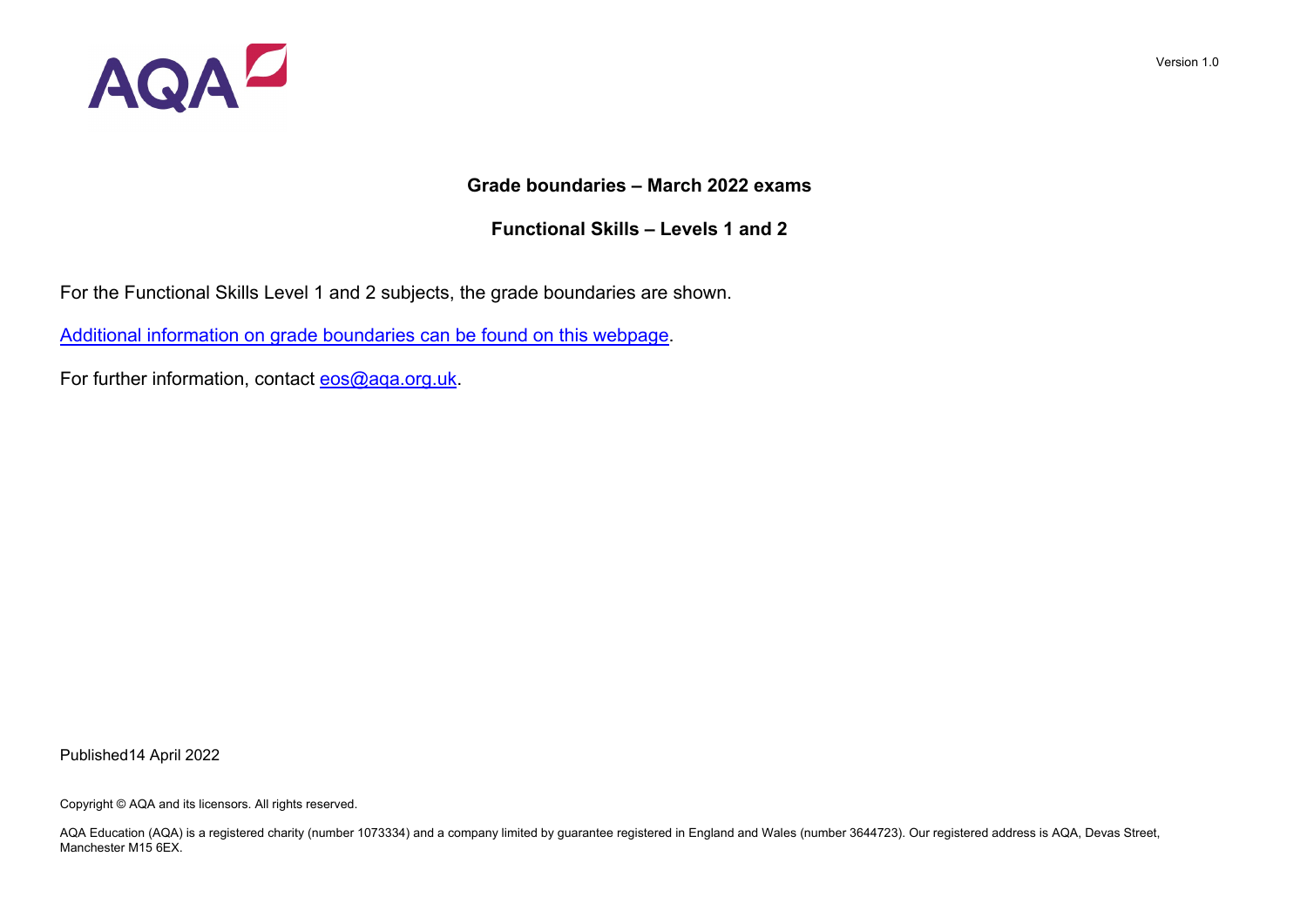

## **Grade boundaries – March 2022 exams**

[Additional information on grade boundaries can be found on this webpage](https://www.aqa.org.uk/exams-administration/results-days/grade-boundaries)

[For further informatio](mailto:eos@aqa.org.uk)n, email eos@aqa.org.uk

| <b>Functional Skills Level 1</b> |                                  |           |             |  |
|----------------------------------|----------------------------------|-----------|-------------|--|
| Code                             | Title                            | Max. Mark | <b>Pass</b> |  |
| 8720R                            | <b>IENGLISH PAPER 1: READING</b> | 26        | 11          |  |
| 8720W                            | <b>IENGLISH PAPER 2: WRITING</b> | 27        | 12          |  |

| Code   | Title                       | Max. Mark | <b>Pass</b> |
|--------|-----------------------------|-----------|-------------|
| 8361   | <b>IMATHEMATICS</b>         | 80        | 31          |
| 8361/1 | <b>MATHEMATICS: PAPER 1</b> | 20        | 9           |
| 8361/2 | MATHEMATICS: PAPER 2        | 60        | 22          |